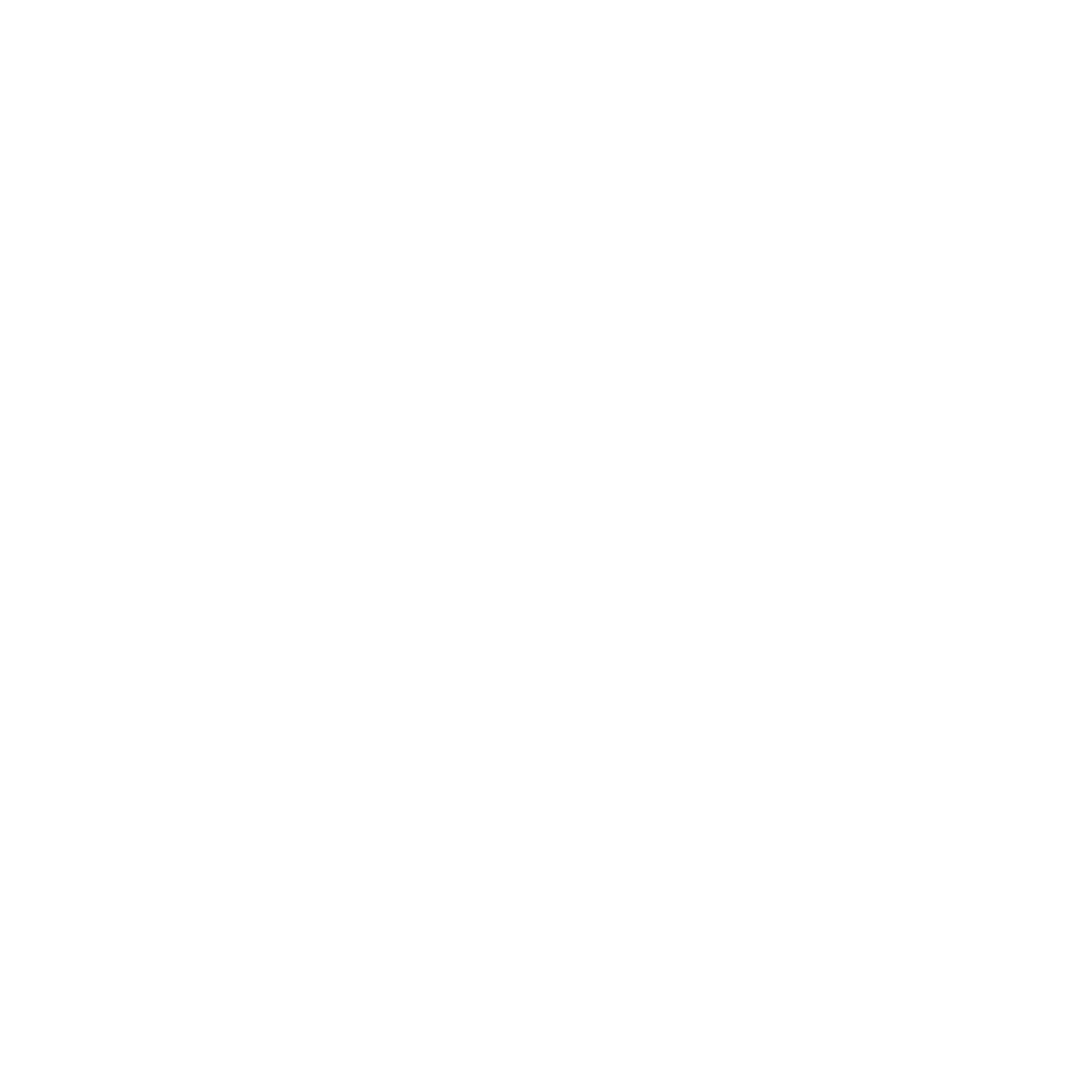**SHISEIDO** DAY SPA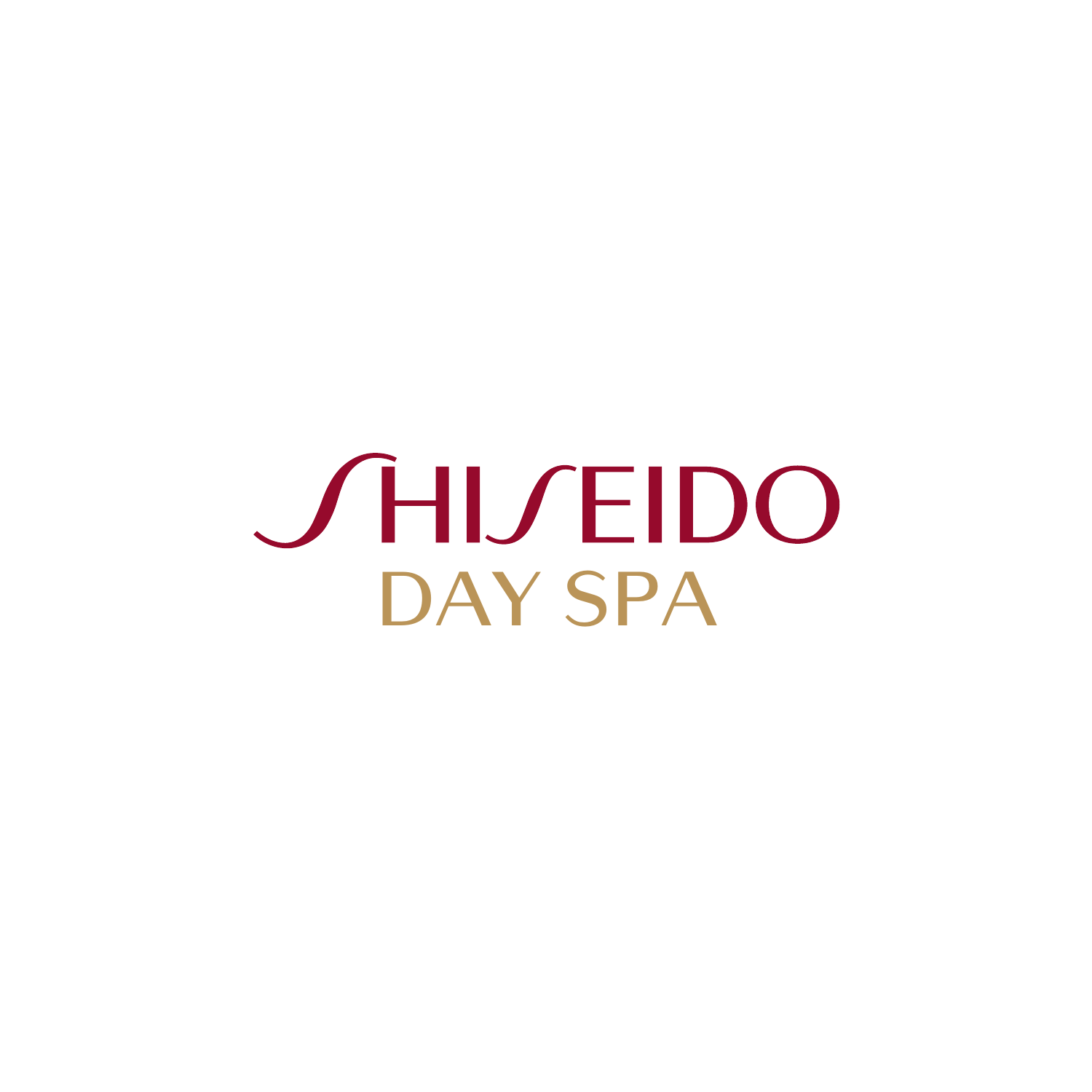### **SHISEIDO SPA TREATMENT PRICES**

| 2 hrs             | 220\$            |
|-------------------|------------------|
|                   |                  |
| 1 hr/1 hr 15      | 90 \$/110 \$     |
| 1 hr/ 1 hr 15     | 100 \$/120 \$    |
| 1 hr/1 hr 15      | 100 \$/120 \$    |
| 1 hr/1 hr 15      | 100 \$/120 \$    |
| 1 hr 30           | 150\$            |
| 30 min            | 60\$             |
| 30 min            | 60\$             |
| $30$ min          | 50\$             |
| 1 hr/ 1 hr 15     | 100 \$/120\$     |
| 90 min            | 130 \$           |
| 30 min            | 60\$             |
| $75$ min          | 120S             |
| 2 sessions 90 min | 120 <sup>s</sup> |
|                   |                  |
| 1 hr 30           | 250 \$           |
| 1 hr 15           | 180\$            |
| 45 min            | 80\$             |
|                   |                  |
| 1hr               | 80\$             |
| 1hr               | 100\$            |
| 1hr               | 120\$            |
|                   |                  |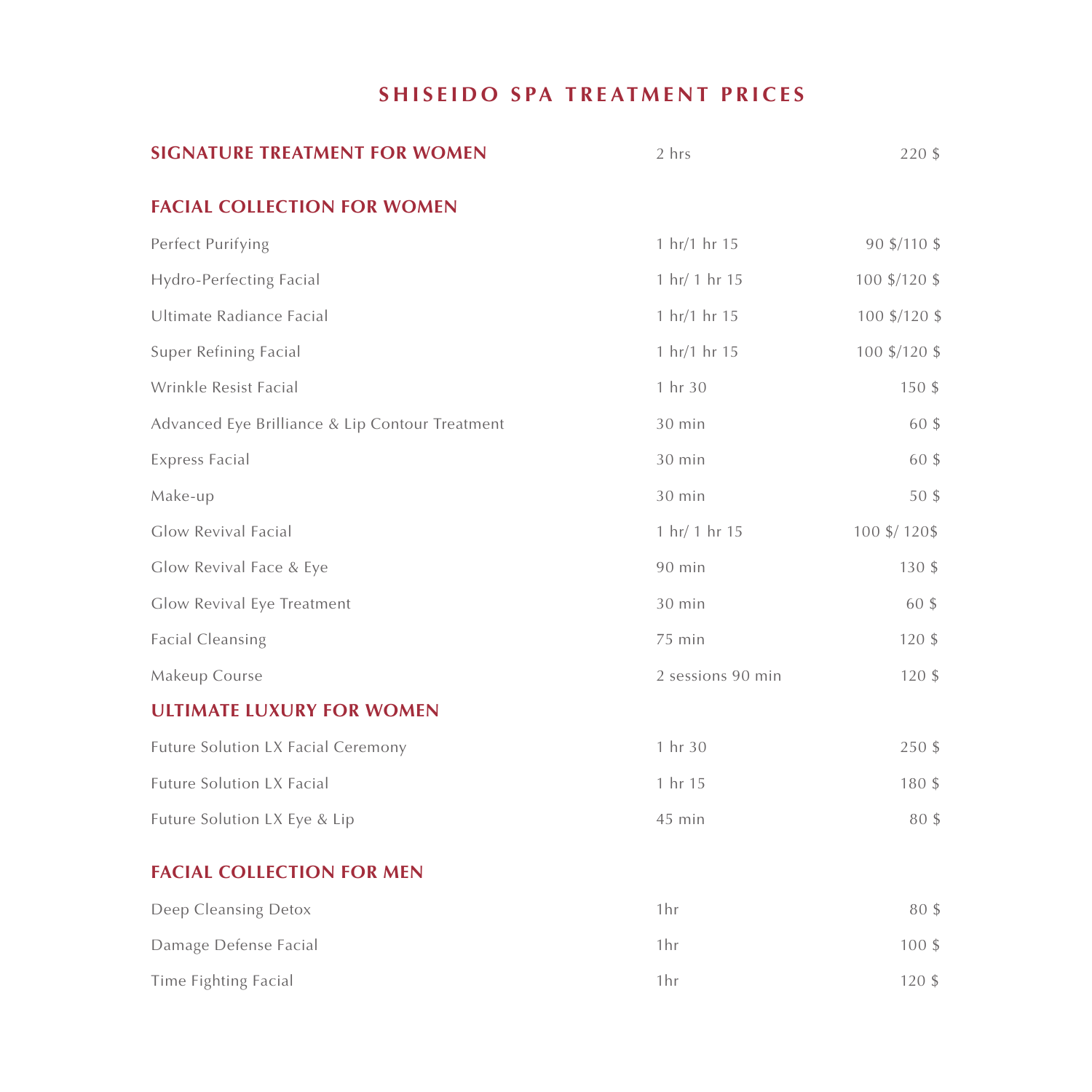# **SHISEIDO SPA TREATMENT PRICES**

#### **BODY ULTIMATE LUXURY COLLECTION FOR WOMEN**

| Future Solution LX Body Treatment           | 90 min          | 130S            |
|---------------------------------------------|-----------------|-----------------|
| <b>RELAXING TREATMENT FOR MEN AND WOMEN</b> |                 |                 |
| Back & Scalp Relaxing Treatment             | $60$ min        | 100S            |
| <b>DELICATE PREGNANCY COLLECTION</b>        |                 |                 |
| Pregnancy Body Treatment                    | 45 min          | 80\$            |
| Pregnancy Face & Body Treatment             | 75 min          | 140S            |
| <b>ONJAKU COLLECTION</b>                    |                 |                 |
| Onjaku Face & Body                          | 90 min          | 180\$           |
| Onjaku Facial For Women & Men               | 75 min          | 135S            |
| Onjaku Back Massage For Women & Men         | 30 min          | 45S             |
| <b>BRIDAL BEAUTY</b>                        |                 | 350\$           |
| <b>BODY COLLECTION FOR WOMEN</b>            |                 |                 |
| Kuroho Body Massage Bliss                   | $2$ hrs         | 150\$           |
| Kuroho Body Massage                         | 1 hr 30         | 100\$           |
| Kuroho Body Polish                          | 45 min          | 60\$            |
| Total Zen Delight                           | 1 hr 30         | 120\$           |
| Relaxing Massage                            | 1 hr 30         | 100S            |
| Deep Tension Relief                         | 1 <sub>hr</sub> | 100S            |
| <b>Body Sculpting</b>                       | 1 <sub>hr</sub> | 90 <sup>5</sup> |
| Hip, Leg and Thigh Sculpt                   | 45 min          | 60\$            |
| Japanese Jet Lag Therapy                    | 1 <sub>hr</sub> | 100S            |